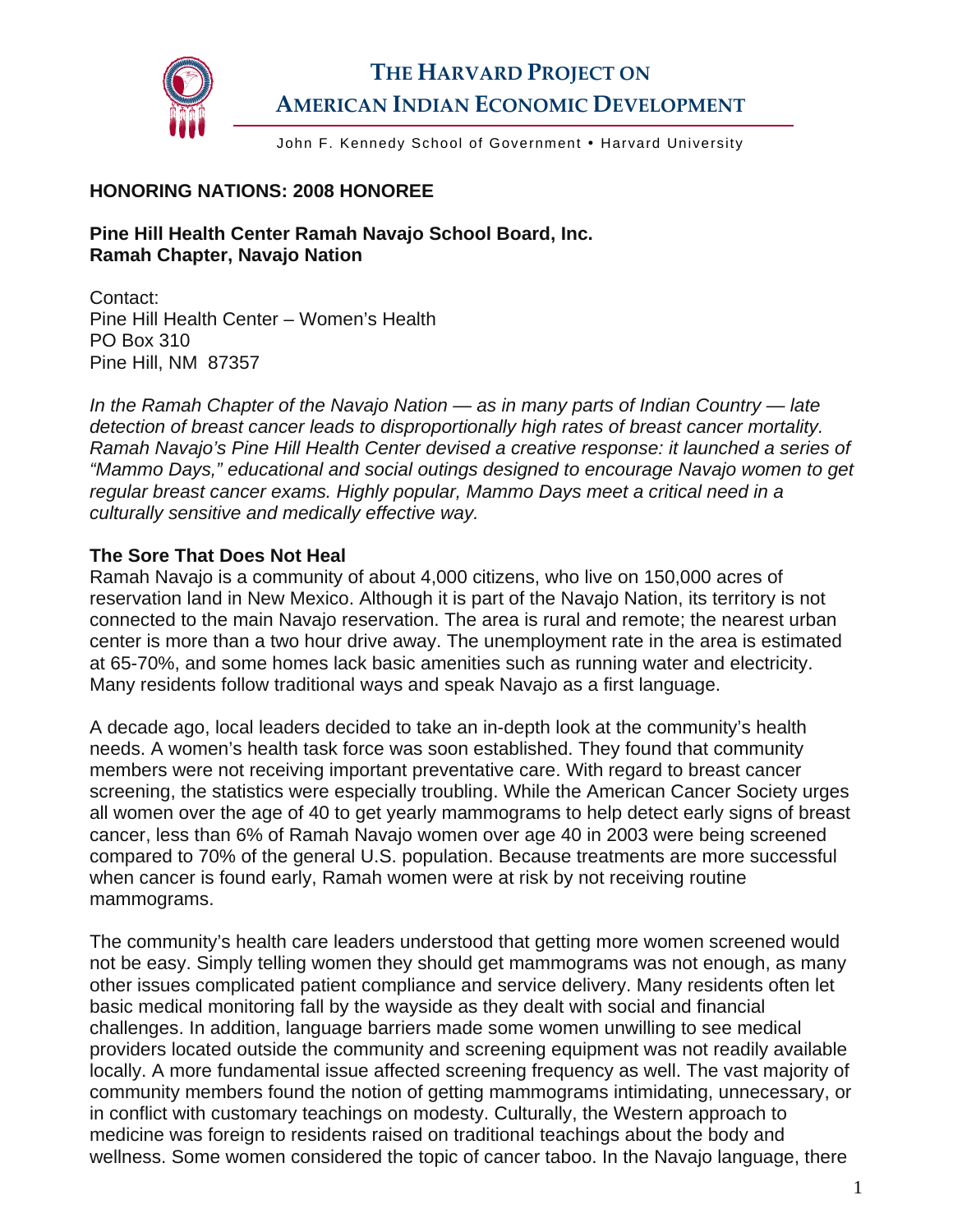is no word for "cancer." Locally, it translates to "the sore that does not heal." To really change the screening numbers, women's attitudes and beliefs about screening also needed to change.

## **We Will Do Something About This**

The Ramah Navajo people have a long history of asserting local control to address critical community needs. In the 1970s, the community established the Ramah Navajo School Board, Inc. (RNSB) to oversee its tribal school. Later, it made a similar assertion of control for the health clinic. Under the contracting provisions of U.S. Public Law 93-638, RNSB took responsibility for providing a wide range of health and medical services to community members. During the formation of the Women's Health Task Force, their motto became: "We need to do something about this, we want to do something about this, and we will do something about this!"

Understanding the importance of strong partnerships, community health leaders sought allies within and outside the community for their breast cancer outreach work. Within the community, the planning team brought together tribal officials, residents, and school board members, a mix that helped assure a wide base of support for programming. At every step, community focus groups and surveys were used to set priorities and imagine possible ways to meet objectives.

Partnerships with organizations outside the community resulted in needed resources and knowledge. Initial funding came from the Spirit of Eagles, an American Indian-focused initiative of the National Cancer Institute, and the Susan G. Komen Foundation, a national charity focused on breast cancer. The School of Public Health at the University of New Mexico assisted in assembling the community's health profile. The Albuquerque Area Indian Health Board provided technical assistance to develop the program. The Zuni Comprehensive Community Health Center at Zuni Pueblo and the Rehoboth McKinley Christian Hospital in Gallup provided access to mammography equipment, provided space, and worked closely with the Women's Health Coordinator.

By maintaining a clear focus on its ultimate goal, the Ramah Navajo community has been able to coordinate work with all these partners and create a program that is a perfect fit for its women. "Mammo Days," have become a regularly-scheduled event to provide mammograms in a more culturally appropriate atmosphere, along with breast cancer awareness education.

### **A Social Occasion with a Medical Purpose**

The Pine Hill Health Center offered its first "Mammo Days" in 2004. Today, they occur approximately once a month and have become a regular part of the Women's Health Task Force goals to improve mammography rates in the community. In remarkable contrast to the past, interest in breast cancer screening has grown to the point that the Center could provide even more Mammo Days if enough funds, equipment, staffing, and certified technologists' were available.

The Pine Hill Health Center initiates a Mammo Day by scheduling screening time with one of its partner facilities (Zuni Comprehensive Community Health Center or Rehoboth McKinley Christian Hospital). The physicians work closely with the Women's Health Coordinator to make referrals and to seek out women who have not had mammograms and refer them for the Mammo Day. Staff make contact with women who are due for mammograms, encourage them to join the Mammo Day, and help schedule appointments. They also help participants gather health insurance documents and set up any medical appointments that are needed prior to the scheduled Mammo Day.